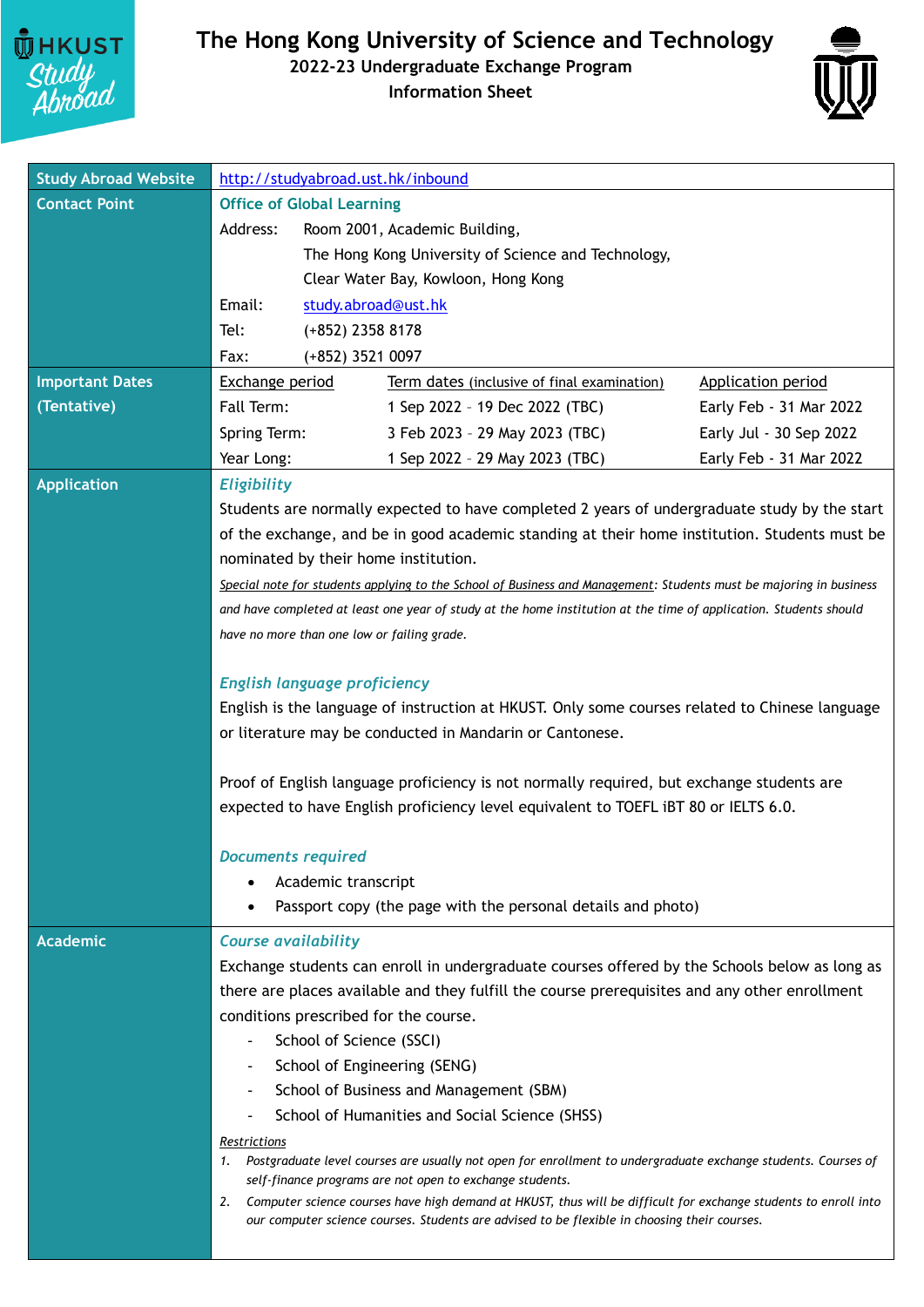|                      | <b>Credit load</b><br>The Fall and Spring terms are each 13 weeks long. One credit normally refers to 13 contact<br>hours per term. The minimum credit load is 12 credits (four courses) and the maximum is 17-<br>18 credits (six courses).<br>Course catalog: http://prog-crs.ust.hk/ugcourse<br>Important note: Courses in the Course Catalog are for reference only. Not all courses in the Catalog are offered every<br>term and the course list will be confirmed around 1 month before the start of the term. Exchange students must be<br>flexible with their course choices.<br><b>Grades &amp; Transcripts</b><br>HKUST adopts a 4-point grading system, with letter grades, with Grade D being a marginal<br>pass. For details of the grading system, please refer to<br>https://registry.hkust.edu.hk/transcript-grading.<br>Upon program completion, HKUST will produce transcripts detailing the courses taken and the<br>grades obtained. The transcripts will be mailed to the home institution.<br>Credit transfers are approved by students' home institutions. Students should check with their |
|----------------------|--------------------------------------------------------------------------------------------------------------------------------------------------------------------------------------------------------------------------------------------------------------------------------------------------------------------------------------------------------------------------------------------------------------------------------------------------------------------------------------------------------------------------------------------------------------------------------------------------------------------------------------------------------------------------------------------------------------------------------------------------------------------------------------------------------------------------------------------------------------------------------------------------------------------------------------------------------------------------------------------------------------------------------------------------------------------------------------------------------------------|
|                      | home institution on its policy regarding the transfer of grades and credits.                                                                                                                                                                                                                                                                                                                                                                                                                                                                                                                                                                                                                                                                                                                                                                                                                                                                                                                                                                                                                                       |
| <b>Accommodation</b> | University accommodation guaranteed subject to application. There are nine on-campus<br>halls and one off-campus hall for undergraduate students. Exchange students can choose<br>between on-campus and off-campus accommodation and will be randomly assigned to a double<br>room in one of these HKUST student halls. Students are not allowed to choose a specific hall or<br>their roommates.<br>Each room is air-conditioned, and furnished with desks, chairs, bookshelves, beds and mattress<br>(no bedding), wardrobes and a mini-fridge. Common facilities include showers, toilets,<br>common rooms with TVs, pantries, microwaves, telephones, and student card-operated                                                                                                                                                                                                                                                                                                                                                                                                                                |
|                      | washing machines and tumble dryers. Wired and Wi-Fi internet access are available in the<br>student halls.                                                                                                                                                                                                                                                                                                                                                                                                                                                                                                                                                                                                                                                                                                                                                                                                                                                                                                                                                                                                         |
| <b>Finance</b>       | <b>Fees</b><br>Under the formal exchange agreement, the tuition fee is waived. Exchange students are<br>required to pay a lump-sum of HK\$13,600 per term (subject to revision) for covering the<br>following upon acceptance:<br>University-provided accommodation<br>Student visa application and handling<br><b>HKUST Compulsory Travel Insurance</b><br>Notes: The amount will be deducted accordingly if students choose not to live in University accommodation, or do not<br>need a visa to study in Hong Kong.                                                                                                                                                                                                                                                                                                                                                                                                                                                                                                                                                                                             |
|                      | <b>Estimated living cost</b><br>Living expenses vary depending on your lifestyle choices. Please budget around HK\$25,000<br>(US\$3,200) per term including transportation, meals, course materials and daily supplies.                                                                                                                                                                                                                                                                                                                                                                                                                                                                                                                                                                                                                                                                                                                                                                                                                                                                                            |
| <b>Student Visa</b>  | The Hong Kong Immigration Department requires all non-local students to obtain a student<br>visa in order to study in Hong Kong. In general, students who do not possess the right of abode<br>or the right to land in Hong Kong, or hold a dependent's visa, are required a student visa.<br>HKUST Office of Global Learning will assist exchange students with the student visa application<br>process. Detailed information will be provided upon acceptance.                                                                                                                                                                                                                                                                                                                                                                                                                                                                                                                                                                                                                                                   |